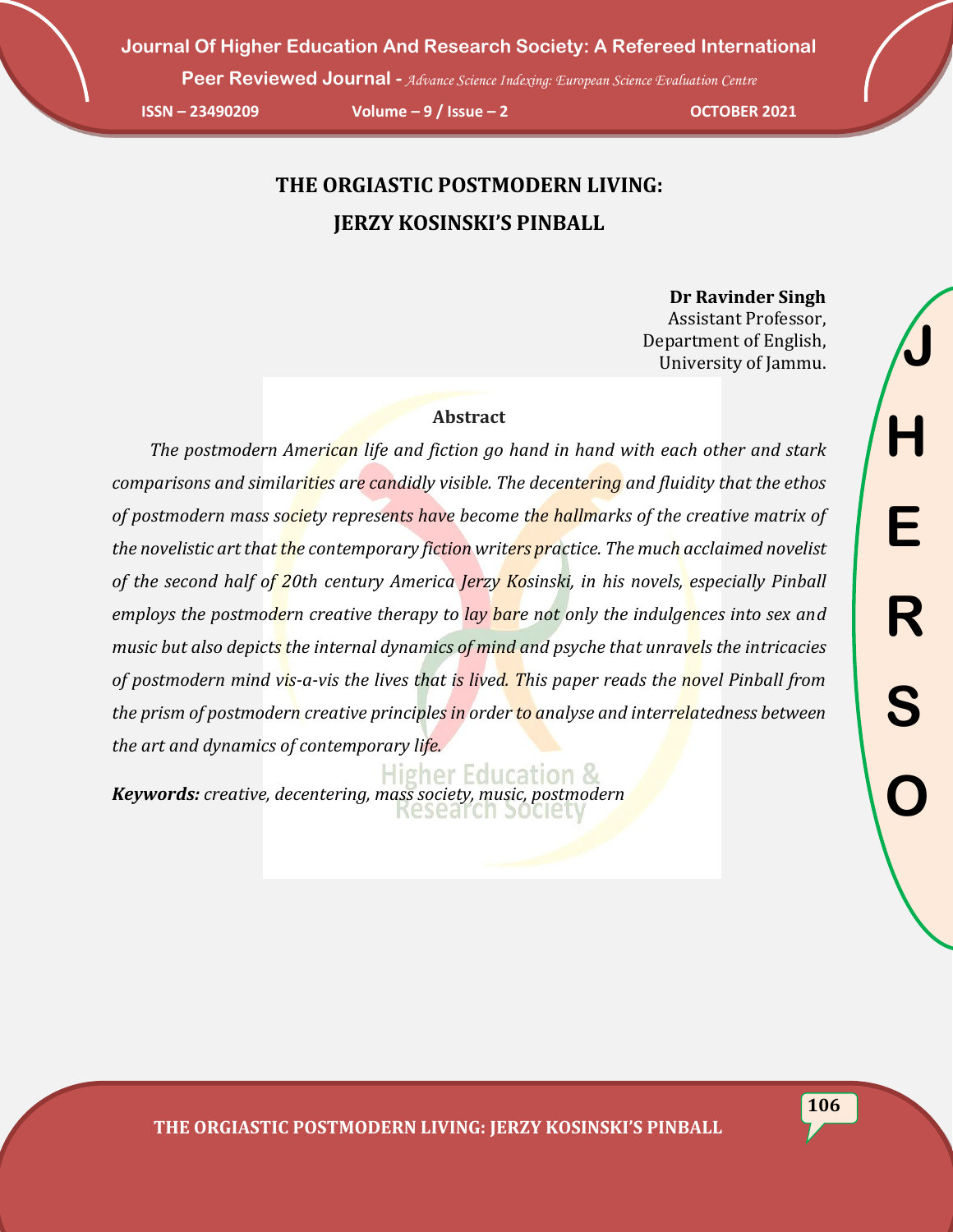**Peer Reviewed Journal -** *Advance Science Indexing: European Science Evaluation Centre* 

**ISSN – 23490209 Volume – 9 / Issue – 2 OCTOBER 2021**

## **THE ORGIASTIC POSTMODERN LIVING: JERZY KOSINSKI'S PINBALL**

## **-Dr Ravinder Singh**

erzy Kosinski lived and died the life of a typical postmodernist hero as his fictional protagonists do. Being traumatized as a young Jewish boy by Hitler's persecution of the Jews and having traveled across the war-ravaged Europe during World War II, he came to imbibe the postmodernist essence of a detotalised self, incognito with an anonymous identity. From his very first novel The Painted Bird (1965) to one of the latest ones Pinball (1982), Kosinski's fictional protagonists seem to embody and practise their creator's "Art of the Self", a self which becomes a multidimensional prismatic entity and hence difficult to negotiate and cope with. The postmodernist existential therapy of decentering, of constant change and unpredictability of problematisation and atomization, forms the narrative and thematic crux in Pinball. J

The novel centers on the enigmatic fusion of sex, violence, and disguise, heightening the debasing ethos of a mass society. Pinball, with its symbolic and problematic title, involves the world of music, sex and disguise on an axis of creation and recreation, innovation and renovation, revolving around the world of Synthesizers and music maestros. The novel's narrative gives the first shock of postmodernist therapy by introducing the reader to Patrick Domostroy, a musician, whose professional fortune dwindled, thereby forcing him to adopt a low profile. He develops intimacy with a tantalizing and voluptuous female, a veritable enchantress, Andrea Gwynplaine. Domostroy and Andrea are bound together in a common interest: to unravel the mystery of Goddard, a legendry musician whose identity nobody knows and whom nobody has ever seen. Goddard, in the first half of novel, symbolizes the practice of disguise in tune with postmodernist trait of dedoxification. Goddard assumes a big celebrity status as Michael Jackson once possessed. All the same. Goddard, whose real name is James Osten, operates from a secret hideout in a ranch in the New Atlantis "mountains from where he goes on recording his songs and musical compositions, marketing them through a New York-based music company, Nokturm Records. Events happen at a fast pace and Domostroy and Andrea are joined by Osten himself and an ambitious black beauty named Donna Downes with a lot of musical talent.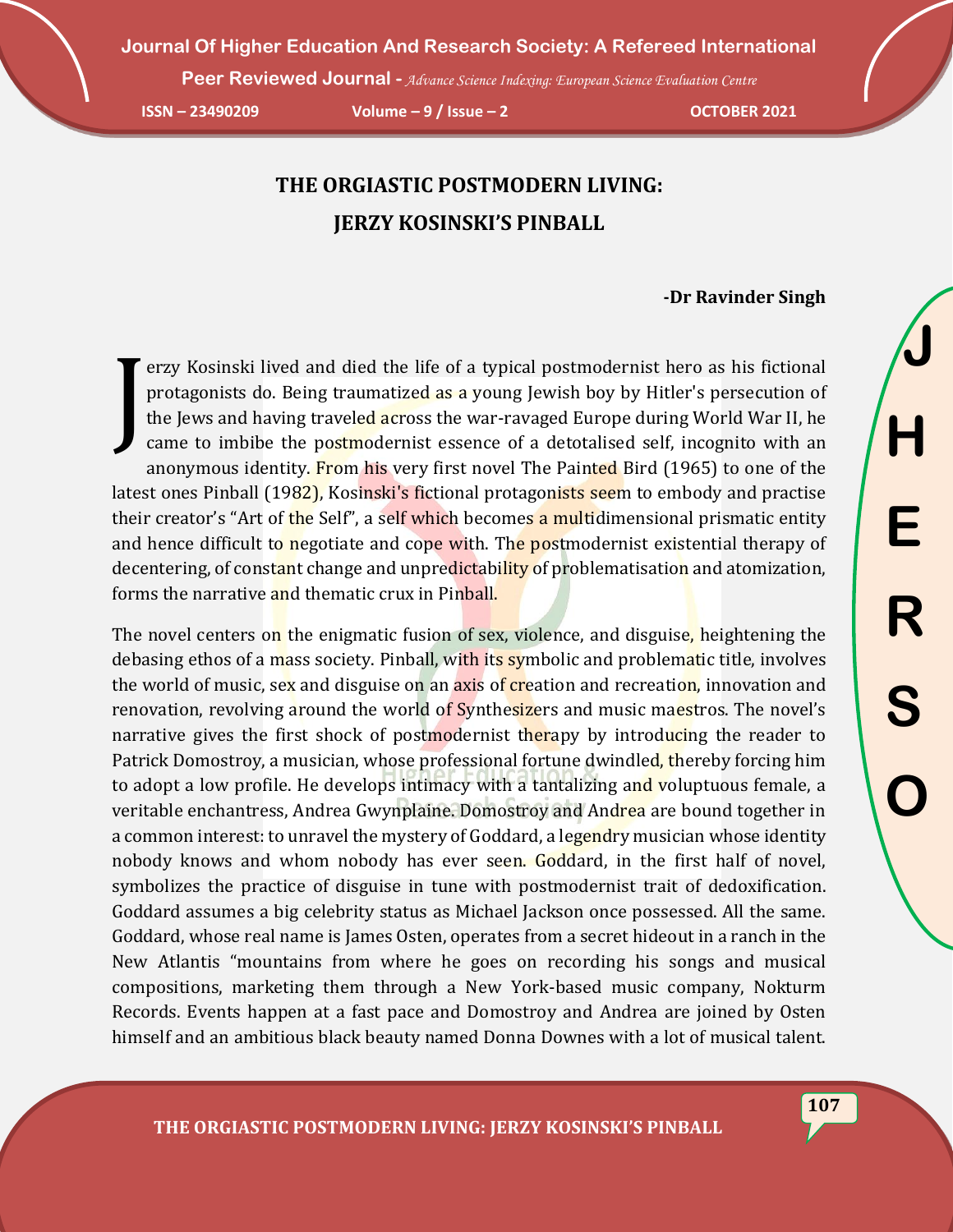**Journal Of Higher Education And Research Society: A Refereed International Peer Reviewed Journal -** *Advance Science Indexing: European Science Evaluation Centre* 

**ISSN – 23490209 Volume – 9 / Issue – 2 OCTOBER 2021**

These two men and two women, Domostroy and Osten, together with Andrea and Donna, form the postmodernist heady-mix of man woman demonic-erotic interplay.

Patrick Domostroy, as an astute strategist and schemer designs a conspiracy in tandem with Andrea to trap Goddard by forging letters replete with musical expertise and dispatching these letters along with nude and erotic photographs of Andrea. The letters and the photographs arouse Goddard's curiosity to such an extent that he is unable to resist the lure of female photographic nudity and thereby forfeits his anonymity by having his identity revealed. Towards the climactic portions of the narrative, Pinball assumes the typical postmodernist combination of disguise and violence, music and orgiastic sex. Consequently, the novel ends with a mini mayhem in which Andrea, her diabolic associate, Mercurio, and two hired hoodlums lose their lives. Thus, Kosinski designs the narrative of Pinball according to the postmodernist chessboard of antitotalising-totalisation.

As a Postmodernist novel, Pinball (1982) embodies the "typology of culture and imagination" (Hassan 1985:11). This typology can also be termed as a reflecting mirror in which the reader can witness the spectacle of a culture which is totally anarchic, decreative and disruptionist with a fracturing impact on the human identity and the human psyche. Domostroy, as one of the chief personages in the fictional society of Pinball, defines this society as 'a freewheeling media-crazy society" (1982:177). The living place of Domostroy where he spends his days af the ebb of his professional career, becomes synonymous with his own self, especially, the analogy between the dead battery that he is carrying in the beginning of the narrative and his own state of mind and affairs. The ballroom of the Old Glory is as empty and desolate as Domostroy's own life. The description of this ballroom makes interesting reading: "a huge starship that was grounded on a temporary landing pad" (7). Discontinuity. Disjunction and a paradoxical touch make Patrick Domostray, a former music celebrity, experience a new sense of personal freedom. Domostroy, in keeping with the postmodernist architecture of the self. rehes upon sex and music as an instance of "autotelic self-reflection in contemporary metafiction™ 4 (Hutcheon 1992:40).

Though the heroes in Pinbal. Domostroy and Goddard alias James Osten become the denizens of a demonic human world in which personal gratification and the practice of perverted erotica constitute the sonum-bonum of one's existence. In other words. the society which Kosinski creates in Pinball is not only sick, perverted and self-centric but also descnbes "instruments of torture and monuments of folly", besides untoldiys a world of "the nightmare and the scape-goat"(Frye 1973).The two men and the two women, Domositroy and Osten, Andrea and Donna are distorted figures in a dystopia in which is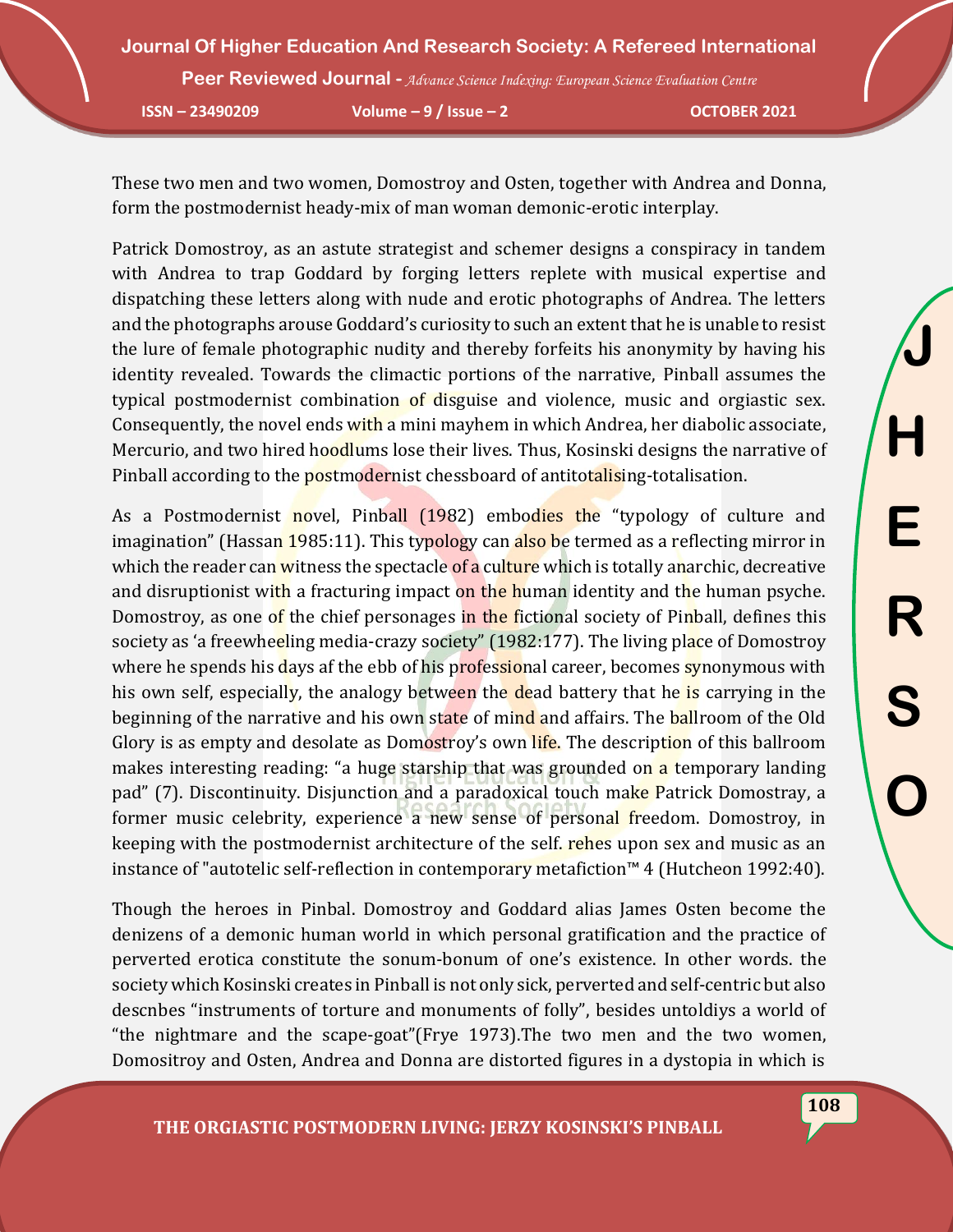**Journal Of Higher Education And Research Society: A Refereed International Peer Reviewed Journal -** *Advance Science Indexing: European Science Evaluation Centre* 

**ISSN – 23490209 Volume – 9 / Issue – 2 OCTOBER 2021**

created a pleasure world of sexual and bisexual hardware, a state of organized anarchy in which camal enjoyment becomes life's only business.

Domostroy is conscious of the fact that he is living in a society which is deprived of natural and human elements, and a society in which "Bigness has always eaten up greatness" (PB 34). It is a society that rejected Domostroy's music based on classical and traditional essence. and rgoiced in Goddard's rock music which is nothing but a chaotic cacophony. Bath Domostroy and James Osten use music to disguise their identity. It doesn't expase the composer and hence the camouflage of postmodernist 'Self continues. In fact, Goddard is Domostroy's antithesis and alter ego. The two rival composers-one publicly known and failed the other hidden and successful-stand in dynamic relationship with each other. For Kosinski, they are the two sides of the same concept: the composer-protagonist bedeviled by the simultaneous need for privacy and public exposure, secrecy and publicity, independence and public support. Such antithetical existential configuration is absolutely in tune with the poymodernist essence of contradiction, disorder, paradox and irony, Both Domostroy and Goddard combine between them what can be termed as "Dispersal that needs centering in order to be dispersal yearning for transcendence" (Hutcheon 49).

Throughout the ee disguise and sex become the archetypal bonding entities in the drama of hide and seek. For all the main personages sex becomes the practical manifestation of disguise and Patrick Domostroy, Andrea Gwynplaine, Jimmy Osten and Donna Downes, enact "their individual and collective roles in a type of sexual utopia in which everyone has the right to everyone else, where human beings reduced to their sexual organs become absolutely anonymous and interchangeable" (Lasch 69). Recallecting her sexual experiences with Marcello at Dead Heat, Donna said, "she could feel the presence of a crowd behind them, somber whispering bulks, a moving forest of silent male and female trunks  $\ldots$ " (214). She she felt: There was something sad in all those men and women cruising alone, back and forth through Dead Heat, in all those couples who held hands but couldn't really touch each other, . . . sometimes I wanted to laugh at them, such pathetic creeps, | thought, such spiritual nobodies, such sexual frauds. But when I looked at them again, I felt I could cry for everyone of them so lonely, so desperate, condemned to watch love they themselves could not or were afraid to touch (2 15).

The excessive indulgence in sex as a game, which is played faultlessly and enjoyed meticulously is postmodernist absolutism 'a demonic "monarchy" of the eccentric self  $\sim$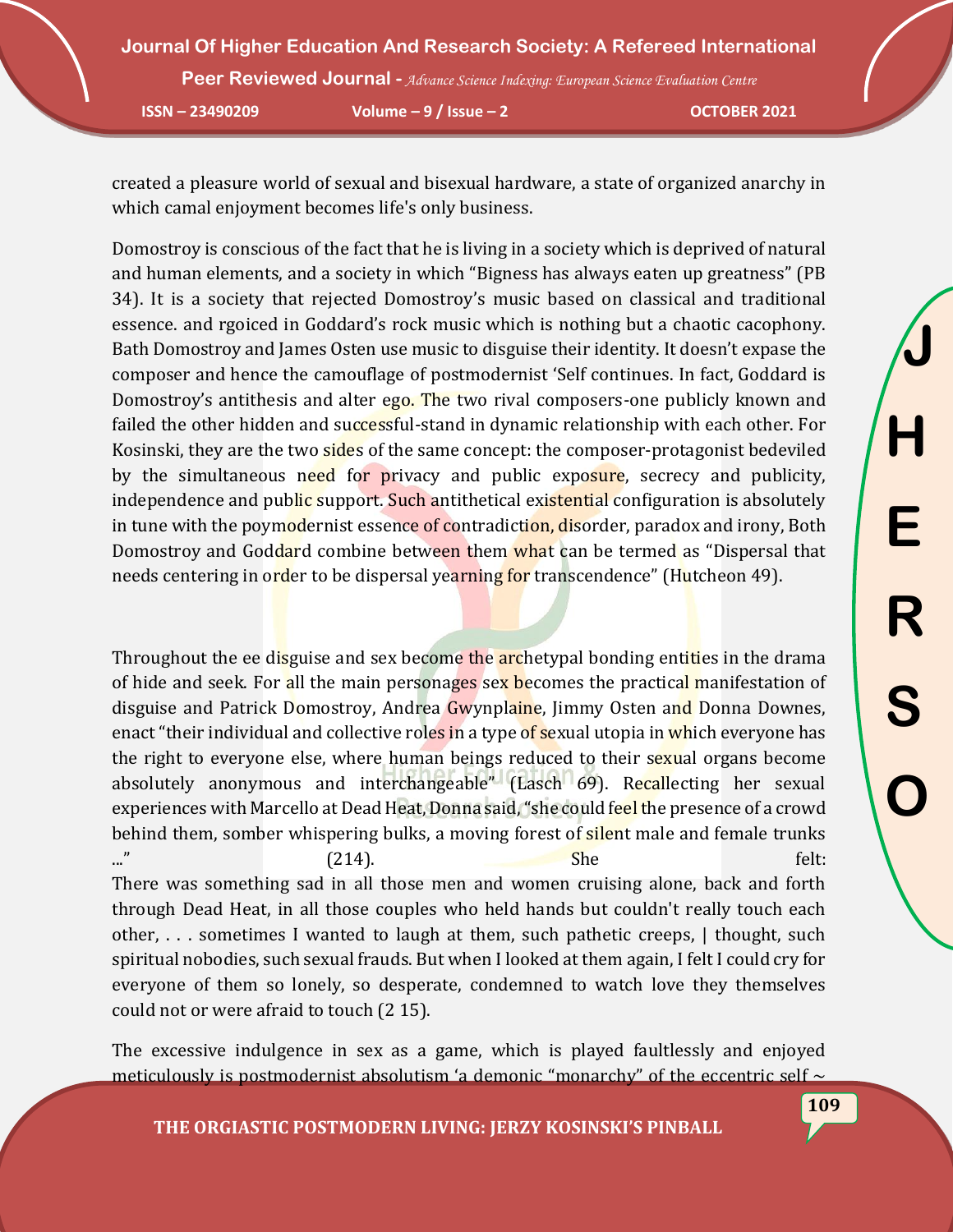**Peer Reviewed Journal -** *Advance Science Indexing: European Science Evaluation Centre* 

**ISSN – 23490209 Volume – 9 / Issue – 2 OCTOBER 2021**

which Kosinski himself believed in and practised. Towards the end of the novel, Donna Downes and Andrea virtually exchange ar places visé-vis Domostroy and Osten. Donna Downes joins Domostroy in order to seek Domostr6y's help in preparing herself for Chopin's competition in Warsaw and Andrea and Osten come togcther tn a kind of an ironic witches' Sabbath. Before Osten could confirm his doubt of Andrea being the faceless nude, Andrea identified him as Goddard and along with her gangster friend Mercurio demands a large sum of money from Osten as a price for the retention of his anonymous identity as Goddard. In the final shootout Andrea and Mercurio get killed. Thus, violence comes as the nemesis for the hubris of music and disguise practised by the central protagonists in Pingalt

Postmodernist deculture and dedoxification bases itself upon the ethos of mass society, a 'melting pot' in which James Osten finds himself adrift. As Goddard, Osten loves his anonymity because it guarantees his freedom, and he loves his freedom as it Icts hep be anonymous. Even though his roots were in New York, it is only when he was secluded in the

New Adantis that he was really at home, a disembodied spirit floating in a mysterious continuum, a mystic possessed by melody, as removed from the natural world of music itself. "His own public self was, therefore, the ultimate affirmation of his private self"(140). Osten is a typical postmodernist, characterized by solitariness even while operating as an individual 'in the social text. His brief relationship with Leila Salem, the wife of the Lebanese Ambassador to Mexico, manages to fuse that ideal aspect of his creativity with the physical nature of experience, catalytically evolving a new spurt of creativity. Sex has become the only source of inspiration and experience that Osten and Domostroy use to write more music. Osten writes innovative compositions based on some of the Mexican folk songs that Leila has come to love. In other words, Osten's inspiration is based on the passion of physical experience. The mind, he reflected, was like an ideal musical instrument -invisible. portable, capable of synthesizing all sounds yet powerless i in itself. {t was also flawed because it required its listener, the body. to exercise leverage on physical matter. This prompting. Thus necessary transfer of power from the mind to the body was for him one of the deepest mysteries of life (133). The last sexual-cum-musical encounter of Domostroy and Donna Downes, synchronizes the musical rhythms with the sexual impulse. This orgiastic sexual encounter makes it clear that for Kosinski's protagonist music and sex are at once the cause and the effect, one causing the other and vice i | | Within minutes, her music was as out of breath as she was. The energy seemed to have gone out of her playing; the sound that had been flowing through her from within had lost its buoyancy and seemed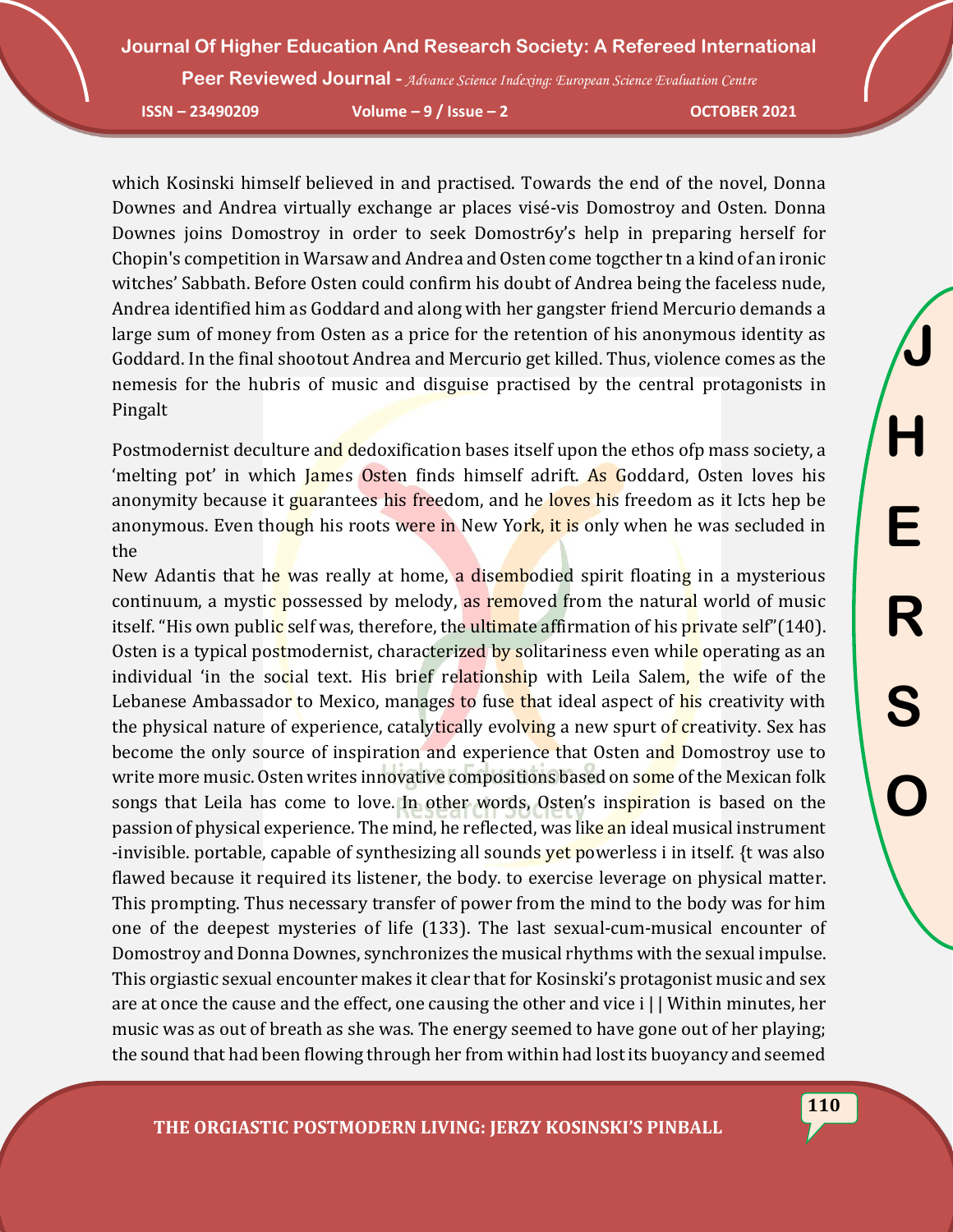**Peer Reviewed Journal -** *Advance Science Indexing: European Science Evaluation Centre* 

**ISSN – 23490209 Volume – 9 / Issue – 2 OCTOBER 2021**

**J**

**H**

**E**

**R**

**S**

**O**

to come only from the music sheet over the key board, as separate from the pianist as she was from the instrument she played (249).

The affair between Donna and Domostroy does result in a new surge of creativity in Donna Downes sand eventually she wins the concert. Donna Downes is the postmodemist 'hetaerae', the epitome of demonic fusion, an apocalyptic marriage of sex and innovative creativity. Her voluptuous presence at the keyboard makes her appear to Domostroy as more than a mere promising student: "As he listened to her, he came to see that the state of his mind and the pattern of his life would be arbitrary from this point on unless he could go being a base on the contract of the being states on the being states on the being states on the being states on the being states of  $\alpha$ 

replenished by her" (220). Here the artist's lover is an incentive to musical creativity, and sexual energy acts as a repository of new and lasting compositions and "At length with one last plunge into her beautiful young body, he finally found, in a realization as swift as sound, the certainty of his own wholeness"453). I nstinct, as simply intelligence, can no longer be trusted as guide to feeling and conduct. Since the precedent of the past is considered an inhibition from which we are struggling to escape, only technique is left, and for Domostroy as well as Jimmy Osten, it is of course in the "area of sexual technique that narcissistic preoccupations have become concentrated" (Aldridge 2). Frequent sexual jamborees along with disguise and violence constitute a symbolic-cum-thematic troika in Pinball. Music and sex become complementary locked in a symbiotic embrace in which all the chief characters in Pinball get washed away with the wave of a deluge. For instance, while playing before Osten, the intensity of Donna's playing aroused her sexual urge. Osten is not prepared to supply such acts of nutrition, when "after practising the piano in front of him, she would suddenly fall on him and attempt to " impale herself" (125). Osten would, perhaps not surprisingly, practically flee fram the apartment, but Demostroy is searching for precisely the kind of passion that once delayed Chopin's tuberculosis, allowing him to continue composing masterpieces. Osten recounts Domostroy's ideas on this subject to Andrea: "Genius and chaos can somehow be reconciled only through sex, and that sexual promiscuity, by combating isolation, timidity, and emotional routine can actually engender creativity" (263). Ostensibly, Kosinski repeatedly manifests in Pirbail that the chaotic uncertainties of the self are sought to be neutralized and sublimated into something creative and beautiful. through the medium of sexual union. A clear cut sexual syndrome, a carnal axis, operates in Pinball in which the main four players seek to enhance their existence and creative faculties through a Dionysian type of sexual indulgence, followed Dy ag vortex af violence, Patrick Domostroy, James Osten. Andrea and Donna Downes, belong to a society that seems to reaffirm the capitalist principle that human beings are ultimately reducible to interchangeable objects.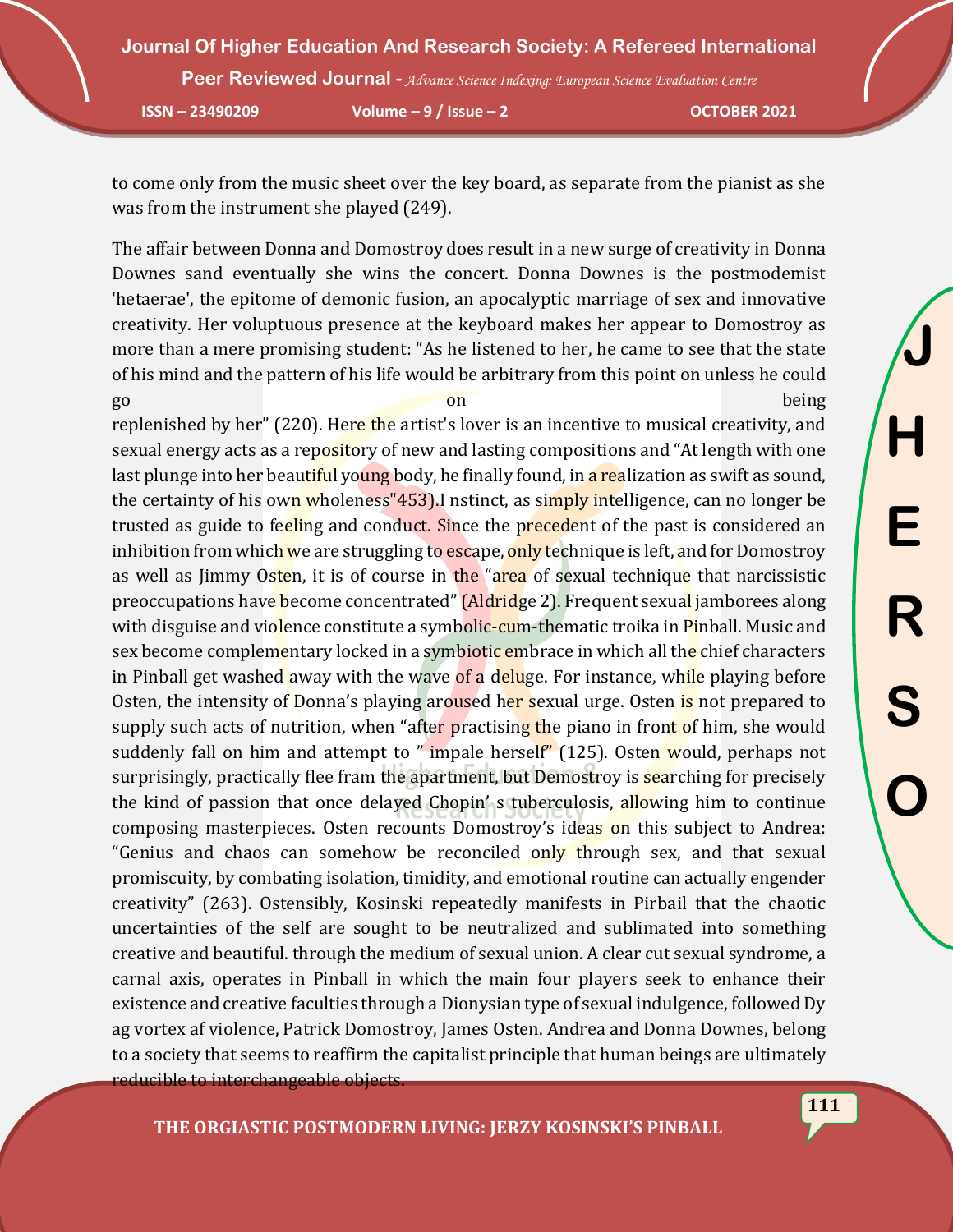**Peer Reviewed Journal -** *Advance Science Indexing: European Science Evaluation Centre* 

**ISSN – 23490209 Volume – 9 / Issue – 2 OCTOBER 2021**

Existentially, as a matter of thematic analysis, Pinball does subscribe to the nobon that the "Post-Second World War American Novel is not so much concerned with sociabglefeat and victories as with adamic falls and quixotic redemptions" (Baumbach 2). Every time Domostroy, Osten, Andrea and Donna Downes interact and go about the business of life, by turning their their contracts of the contracts of the contracts of the contracts of their contracts of their c

private universe into well-guarded fortresses through the practice of disguise, the 'redemptions' are made possible by music James Osten, as Goddard succeeds in making himself invisible only through music includes the following lines from James Joyce's Ulysses in his poetry: I am the boy That can enjoy Invisibility (36). While discussing Goddard's music, Domostroy takes an example of his songs called as "Fugue". In music. "Fugue" signified contrapuntal imitation, "but in psychiatry it pans a state of flight from reality" (50). Postmodem man, like Goddard; is also in a hideout and wants to<sup>o</sup> escape reality in order to preserve his self andeilentity. The importance of disguise is further emphasized when Osten, while buying a watch, boasts of his art of being invisible: "I've learned how to make myself invisible" (85). Like Ralph Ellison's anonymous and unnamed hero in his famous classical novel Invisible Man (1954). Goddard may not have descended into an underground gutter or a manhole but all the same like this black young protagonist who assumes the image of a "hipster", Kosinski's hcro cqually assumes invisibility 'in order to insulate his identity against the encroachment of a mass socicty'. The excessive indyigence of Kosinski's protagonists in Pinball, be it sex. music or intrigue, reminds us of the disruptionist, anti-formal, decreative and anarchic impact of postmodernism on fictional forms and narratives. All these protagonists live in a world which is based not on "Hierarchy" but "Anarchy", not on "Centering" but "Dispersal" not on "Paranoia" but "Schizophemia", not on "Formp but on "Antiform"" (see Hassan 1985).

'In Pinball. the tension lics between man's life as a scries of disconnected events, and his attempt tqfind some kind of meaning that may possibly connect these disjointed events. Sex is projected as a vehicle for an intimate encounter, as well as an opportunity for self understanding. Kosinski's fictional works, including Pinball, do become relevant by getting recognized in "larger discursive contexts", something in tune with the agnosticism that postmodernism breeds. Taken in totality, the cumulative essence of Pirball as a ggostmodernist work signifies what postmodemist sociologists term as "excremental culture", the Kalkaesque syndrome in which i human beings may not tum into insects but all the sume their existential predicament conveys essence of futility, chaos and nothingness, The world of humans like Domostroy, Osten, Andrea